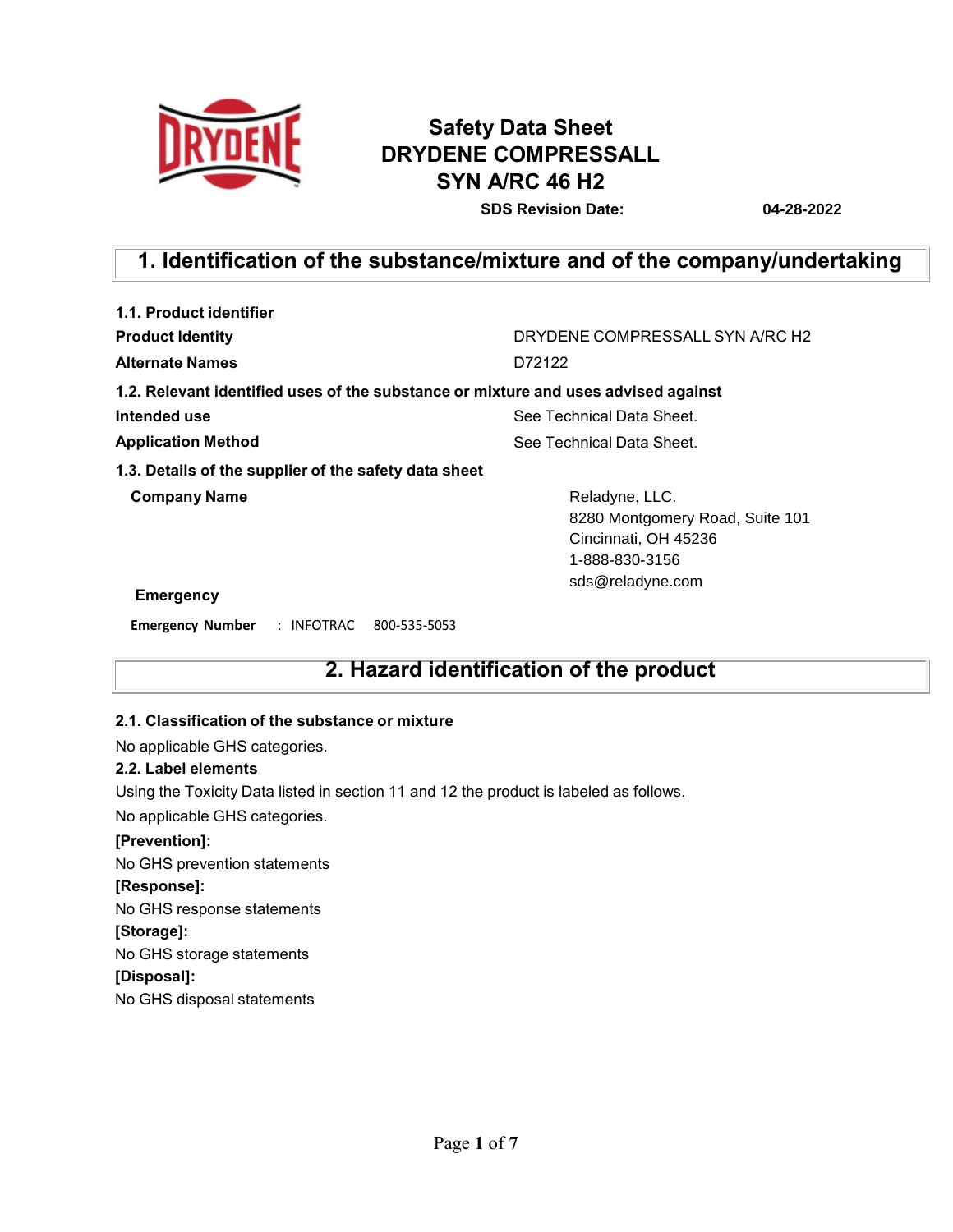## **3. Composition/information on ingredients**

This product is considered a mixture.

| Ingredient/Chemical Designations                                           | Weight %  | <b>GHS Classification</b> | <b>Notes</b> |
|----------------------------------------------------------------------------|-----------|---------------------------|--------------|
| Dec-1-ene, homopolymer, hydrogenated<br><b>CAS Number:</b><br>0068037-01-4 | $25 - 50$ | <b>∣Not Classified</b>    |              |

This formulation is considered a trade secret and specific chemical identity and exact percentage (concentration) of composition may have been withheld. Trade secrets are allowable per paragraph (i) of 29 CFR 1910.1200 as long as specific chemical identity and exact percentage composition are available and will be provided to health professionals, employees, or designated representatives in accordance with applicable provisions of paragraph (i).

|  |  | 4. First aid measures |  |
|--|--|-----------------------|--|
|--|--|-----------------------|--|

| 4.1. Description of first aid measures |                                                                                                                                                                                                                                           |
|----------------------------------------|-------------------------------------------------------------------------------------------------------------------------------------------------------------------------------------------------------------------------------------------|
| General                                | In all cases of doubt, or when symptoms persist, seek medical attention.<br>Never give anything by mouth to an unconscious person.                                                                                                        |
| <b>Inhalation</b>                      | Remove to fresh air, keep patient warm and at rest. If breathing is irregular or stopped, give<br>artificial respiration. If unconscious place in the recovery position and obtain immediate<br>medical attention. Give nothing by mouth. |
| Eyes                                   | Irrigate copiously with clean water for at least 15 minutes, holding the eyelids apart and<br>seek medical attention.                                                                                                                     |
| <b>Skin</b>                            | Remove contaminated clothing. Wash skin thoroughly with soap and water or use a<br>recognized skin cleanser.                                                                                                                              |
| Ingestion                              | If swallowed obtain immediate medical attention. Keep at rest. Do NOT induce vomiting.                                                                                                                                                    |
|                                        | 4.2. Most important symptoms and effects, both acute and delayed                                                                                                                                                                          |
| Overview                               | See section 2 for further details if applicable.                                                                                                                                                                                          |

### **5. Fire-fighting measures**

### **5.1. Extinguishing media**

Dry chemical, foam, carbon dioxide or water spray.

### **5.2. Special hazards arising from the substance or mixture**

Hazardous decomposition: None under normal use.

Avoid breathing dust / fume / gas / mist / vapors / spray.

#### **5.3. Advice for fire-fighters**

In the event of fire, wear full protective clothing and NIOSH Approved Self-contained breathing apparatus with full face piece operated in the pressure demand or other positive pressure mode. Move container from fire area if it can be done without risk. Use water to keep fire exposed containers cool and disperse vapors.

#### **ERG** Guide No.

### **6. Accidental release measures**

**6.1. Personal precautions, protective equipment and emergency procedures**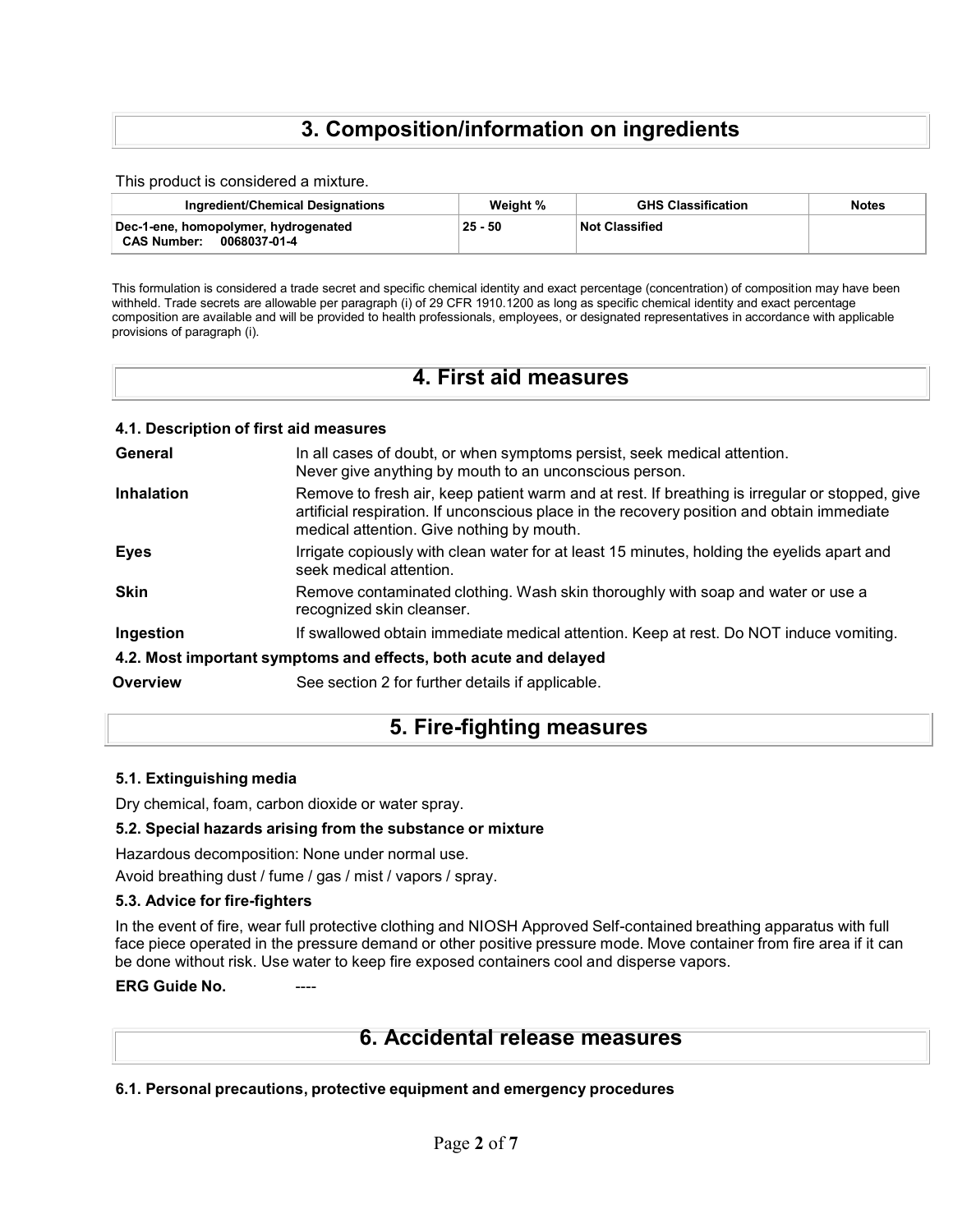Evacuate personnel to safe areas. Use personal protective equipment.

### **6.2. Environmental precautions**

Do not allow spills to enter drains or waterways.

Use good personal hygiene practices. Wash hands before eating, drinking, smoking or using toilet. Promptly remove soiled clothing and wash thoroughly before reuse.

### **6.3. Methods and material for containment and cleaning up**

Use a non-combustible material like vermiculite, sand or earth to soak up product and place in a container for later disposal.

Dike for disposal and cover with wet sand or earth.

### **7. Handling and storage**

### **7.1. Precautions for safe handling**

See section 2 for further details.

### **7.2. Conditions for safe storage, including any incompatibilities**

Handle containers carefully to prevent damage and spillage.

Store in a cool dry place.

Keep containers tightly closed.

Incompatible materials: Incompatible with strong oxidizing agents

See section 2 for further details.

### **7.3. Specific end use(s)**

No data available.

### **8. Exposure controls and personal protection**

### **8.1. Control parameters**

| <b>Exposure</b> |                                      |              |                        |  |  |
|-----------------|--------------------------------------|--------------|------------------------|--|--|
| CAS No.         | Ingredient                           | Source       | Value                  |  |  |
| 0068037-01-4    | Dec-1-ene, homopolymer, hydrogenated | <b>OSHA</b>  | No Established Limit   |  |  |
|                 |                                      | <b>ACGIH</b> | No Established Limit   |  |  |
|                 |                                      | <b>NIOSH</b> | No Established Limit   |  |  |
|                 |                                      | Supplier     | l No Established Limit |  |  |

### **Carcinogen Data**

| CAS No.      | Ingredient              | <b>Source</b> | Value                                                              |
|--------------|-------------------------|---------------|--------------------------------------------------------------------|
| 0068037-01-4 | Dec-1-ene, homopolymer, | OSHA          | Select Carcinogen: No                                              |
|              | hydrogenated            | NTP           | Known: No: Suspected: No                                           |
|              |                         | <b>IARC</b>   | Group 1: No; Group 2a: No; Group 2b: No; Group 3: No; Group 4: No; |

### **8.2. Exposure controls**

**Respiratory** If workers are exposed to concentrations above the exposure limit they must use the appropriate, certified respirators.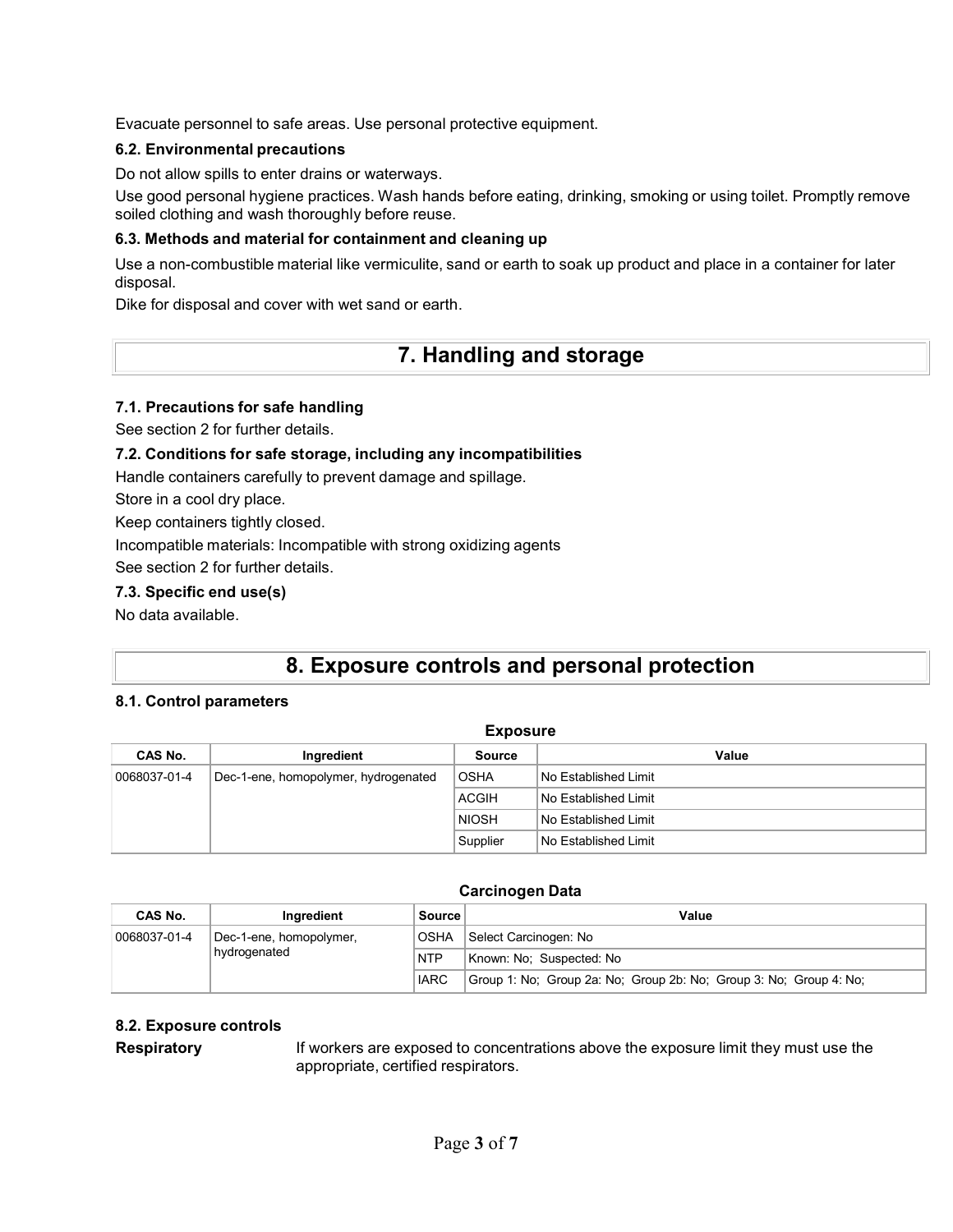| <b>Eyes</b>                 | Safety glasses with side shields                                                                                                                                                                                                                                                                                                       |
|-----------------------------|----------------------------------------------------------------------------------------------------------------------------------------------------------------------------------------------------------------------------------------------------------------------------------------------------------------------------------------|
| <b>Skin</b>                 | Overalls which cover the body, arms and legs should be worn. Skin should not be exposed.<br>All parts of the body should be washed after contact.                                                                                                                                                                                      |
| <b>Engineering Controls</b> | Provide adequate ventilation. Where reasonably practicable this should be achieved by the<br>use of local exhaust ventilation and good general extraction. If these are not sufficient to<br>maintain concentrations of particulates and any vapor below occupational exposure limits<br>suitable respiratory protection must be worn. |
| <b>Other Work Practices</b> | Use good personal hygiene practices. Wash hands before eating, drinking, smoking or<br>using toilet. Promptly remove soiled clothing and wash thoroughly before reuse.                                                                                                                                                                 |

# **9. Physical and chemical properties**

| Appearance                                      | Clear and bright                           |
|-------------------------------------------------|--------------------------------------------|
| Odor                                            | Mild                                       |
| <b>Odor threshold</b>                           | Not Measured                               |
| pH                                              | Not Measured                               |
| Melting point / freezing point                  | Not Measured                               |
| <b>Pour Point</b>                               | $-51C$                                     |
| Initial boiling point and boiling range         | Not Measured                               |
| <b>Flash Point</b>                              | 251C                                       |
| Evaporation rate (Ether = 1)                    | Not Measured                               |
| Flammability (solid, gas)                       | Not Applicable                             |
| Upper/lower flammability or explosive limits    | <b>Lower Explosive Limit: Not Measured</b> |
|                                                 | <b>Upper Explosive Limit: Not Measured</b> |
| Vapor pressure (Pa)                             | Not Measured                               |
| <b>Vapor Density</b>                            | Not Measured                               |
| <b>Specific Gravity</b>                         | 0.86                                       |
| <b>Solubility in Water</b>                      | Not Measured                               |
| Partition coefficient n-octanol/water (Log Kow) | Not Measured                               |
| <b>Auto-ignition temperature</b>                | Not Measured                               |
| <b>Decomposition temperature</b>                | Not Measured                               |
|                                                 |                                            |
| <b>Viscosity (cSt)</b>                          | 46.0 @ 40C                                 |

No additional information is available.

# **10. Stability and reactivity**

### **10.1. Reactivity** Hazardous Polymerization will not occur. **10.2. Chemical stability** Stable under normal circumstances. **10.3. Possibility of hazardous reactions** No data available. **10.4. Conditions to avoid**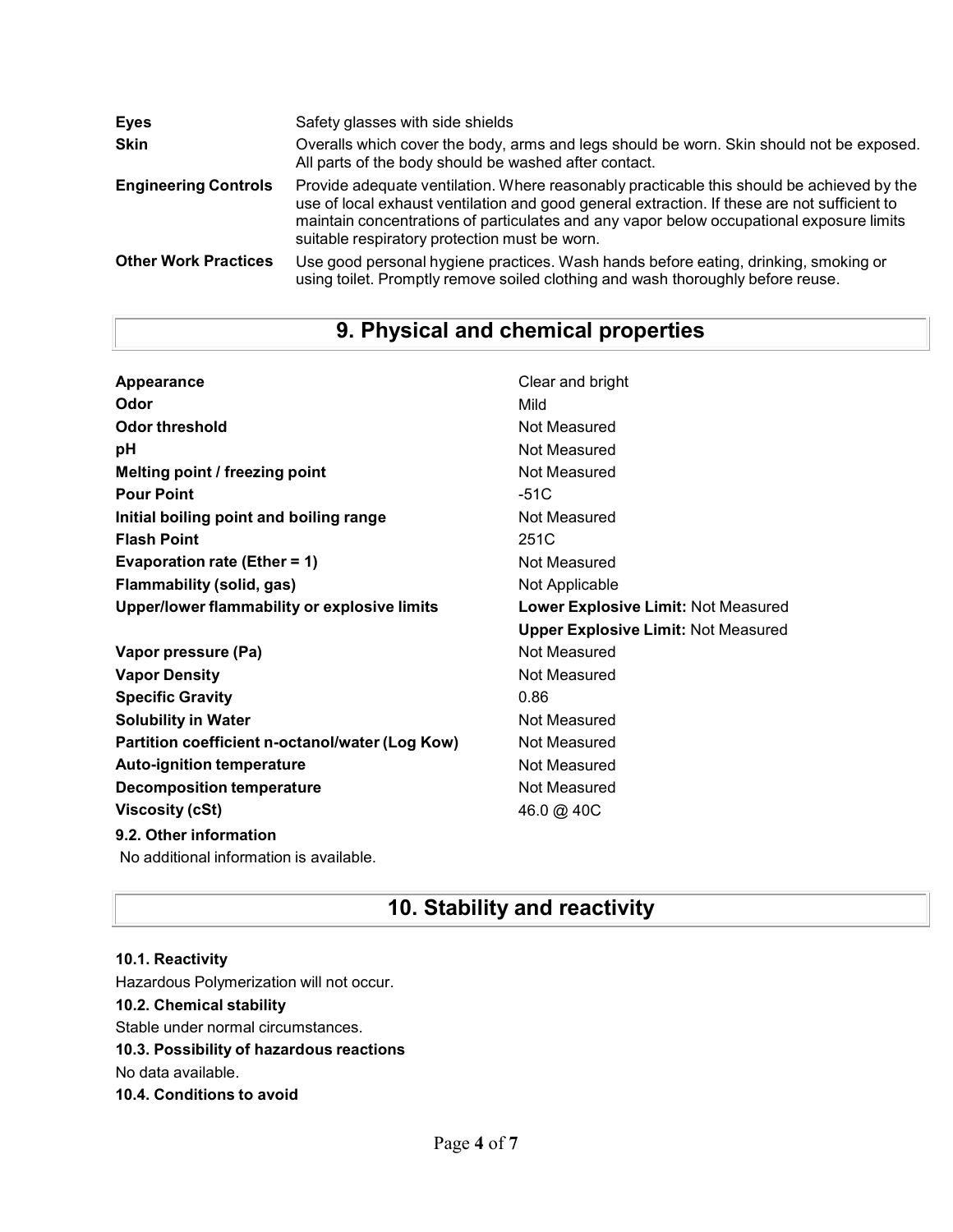None known **10.5. Incompatible materials** Incompatible with strong oxidizing agents **10.6. Hazardous decomposition products** None under normal use.

# **11. Toxicological information**

### **Acute toxicity**

Product is safe for intended use based on the formulation, testing results and the long history of safe consumer use.

| Ingredient                                          | Oral LD50,<br>mg/kg                     | Skin LD50,<br>mg/kg  | <b>Inhalation</b><br>Vapor LD50,<br>ma/L/4hr | <b>Inhalation</b><br>Dust/Mist LD50.<br>ma/L/4hr | Inhalation<br>Gas LD50.<br>ppm |
|-----------------------------------------------------|-----------------------------------------|----------------------|----------------------------------------------|--------------------------------------------------|--------------------------------|
| Dec-1-ene, homopolymer, hydrogenated - (68037-01-4) | $> 5,000.00$ , Rat<br>- Category:<br>NA | No data<br>available | No data<br>available                         | 4,800.00, Rat -<br>Category: NA                  | No data<br>available           |

Note: When no route specific LD50 data is available for an acute toxin, the converted acute toxicity point estimate was used in the calculation of the product's ATE (Acute Toxicity Estimate).

| <b>Classification</b>         | Category | <b>Hazard Description</b> |
|-------------------------------|----------|---------------------------|
| Acute toxicity (oral)         |          | Not Applicable            |
| Acute toxicity (dermal)       |          | Not Applicable            |
| Acute toxicity (inhalation)   |          | Not Applicable            |
| Skin corrosion/irritation     |          | Not Applicable            |
| Serious eye damage/irritation |          | Not Applicable            |
| Respiratory sensitization     |          | Not Applicable            |
| Skin sensitization            |          | Not Applicable            |
| Germ cell mutagenicity        |          | Not Applicable            |
| Carcinogenicity               |          | Not Applicable            |
| Reproductive toxicity         |          | Not Applicable            |
| STOT-single exposure          |          | Not Applicable            |
| STOT-repeated exposure        |          | Not Applicable            |
| Aspiration hazard             |          | Not Applicable            |

# **12. Ecological information**

### **12.1. Toxicity**

### **Aquatic Ecotoxicity**

| Ingredient                                          | 96 hr LC50 fish. | 48 hr EC50 crustacea. | ErC50 algae,  |
|-----------------------------------------------------|------------------|-----------------------|---------------|
|                                                     | mq/l             | mq/l                  | mq/l          |
| Dec-1-ene, homopolymer, hydrogenated - (68037-01-4) | Not Available    | Not Available         | Not Available |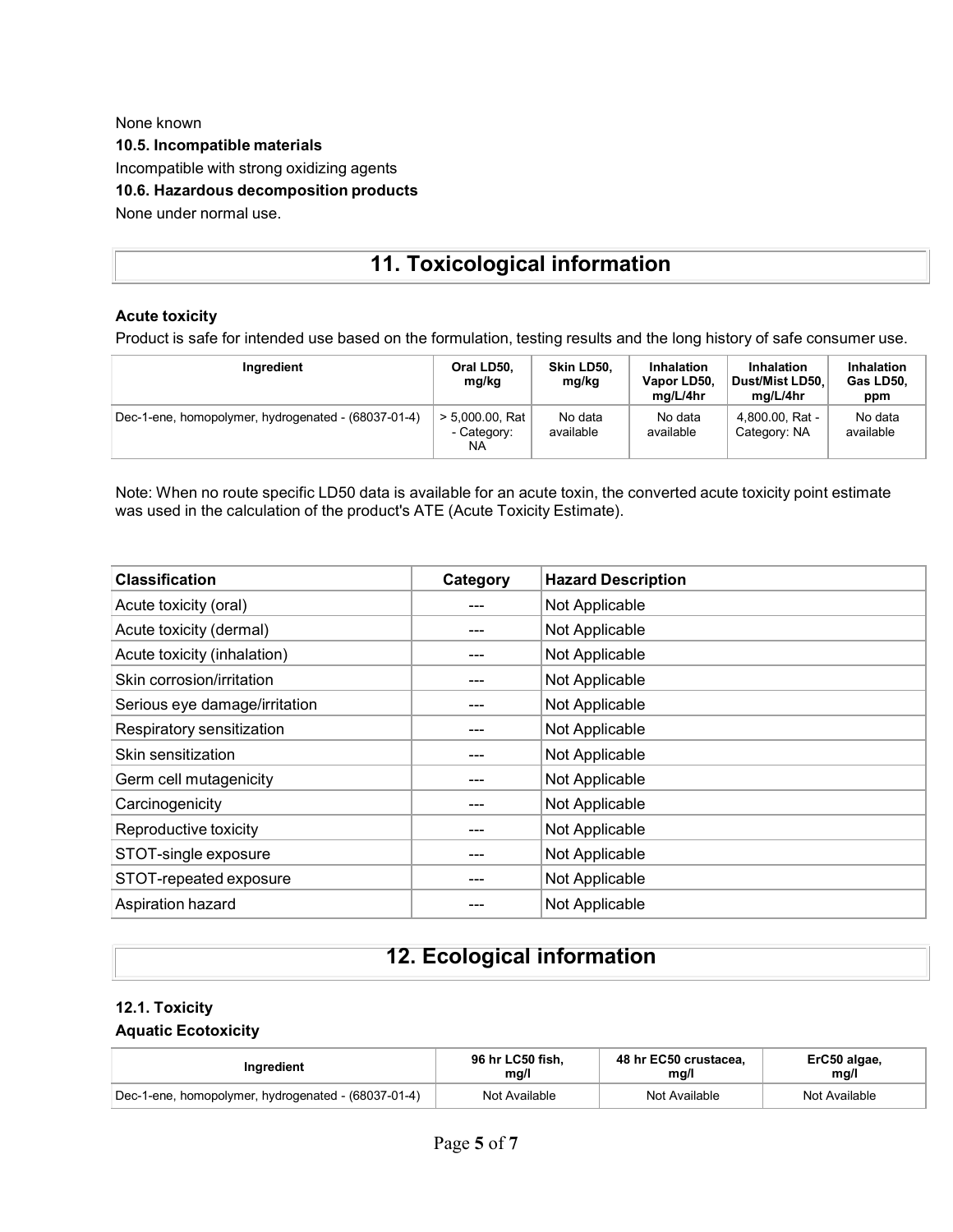### **12.2. Persistence and degradability**

There is no data available on the preparation itself.

**12.3. Bioaccumulative potential**

Not Measured

**12.4. Mobility in soil**

No data available.

### **12.5. Results of PBT and vPvB assessment**

This product contains no PBT/vPvB chemicals.

**12.6. Other adverse effects**

No data available.

## **13. Disposal considerations**

### **13.1. Waste treatment methods**

Observe all federal, state and local regulations when disposing of this substance.

|  |  |  | <b>14. Transport information</b> |
|--|--|--|----------------------------------|
|--|--|--|----------------------------------|

|                                     | <b>DOT (Domestic Surface)</b><br>Transportation)             | <b>IMO / IMDG (Ocean</b><br>Transportation)                     | <b>ICAO/IATA</b>                 |  |
|-------------------------------------|--------------------------------------------------------------|-----------------------------------------------------------------|----------------------------------|--|
| 14.1. UN number                     | Not Applicable                                               | Not Regulated                                                   | Not Regulated                    |  |
| 14.2. UN proper shipping<br>name    | Not Regulated                                                | Not Regulated                                                   | Not Regulated                    |  |
| 14.3. Transport hazard<br>class(es) | <b>DOT Hazard Class: Not</b><br>Applicable<br>DOT Label: --- | <b>IMDG:</b> Not Applicable<br><b>Sub Class: Not Applicable</b> | <b>Air Class: Not Applicable</b> |  |
| 14.4. Packing group                 | Not Applicable                                               | Not Applicable                                                  | Not Applicable                   |  |
| 14.5. Environmental hazards         |                                                              |                                                                 |                                  |  |
| <b>IMDG</b><br>Marine Pollutant: No |                                                              |                                                                 |                                  |  |
| 14.6. Special precautions for user  |                                                              |                                                                 |                                  |  |
|                                     | No further information                                       |                                                                 |                                  |  |

## **15. Regulatory information**

| <b>Regulatory Overview</b>  | The regulatory data in Section 15 is not intended to be all-inclusive, only selected<br>regulations are represented. |
|-----------------------------|----------------------------------------------------------------------------------------------------------------------|
| <b>Toxic Substance</b>      | All components of this material are either listed or exempt from listing on the TSCA                                 |
| <b>Control Act (TSCA)</b>   | Inventory.                                                                                                           |
| <b>WHMIS Classification</b> | Not Regulated                                                                                                        |